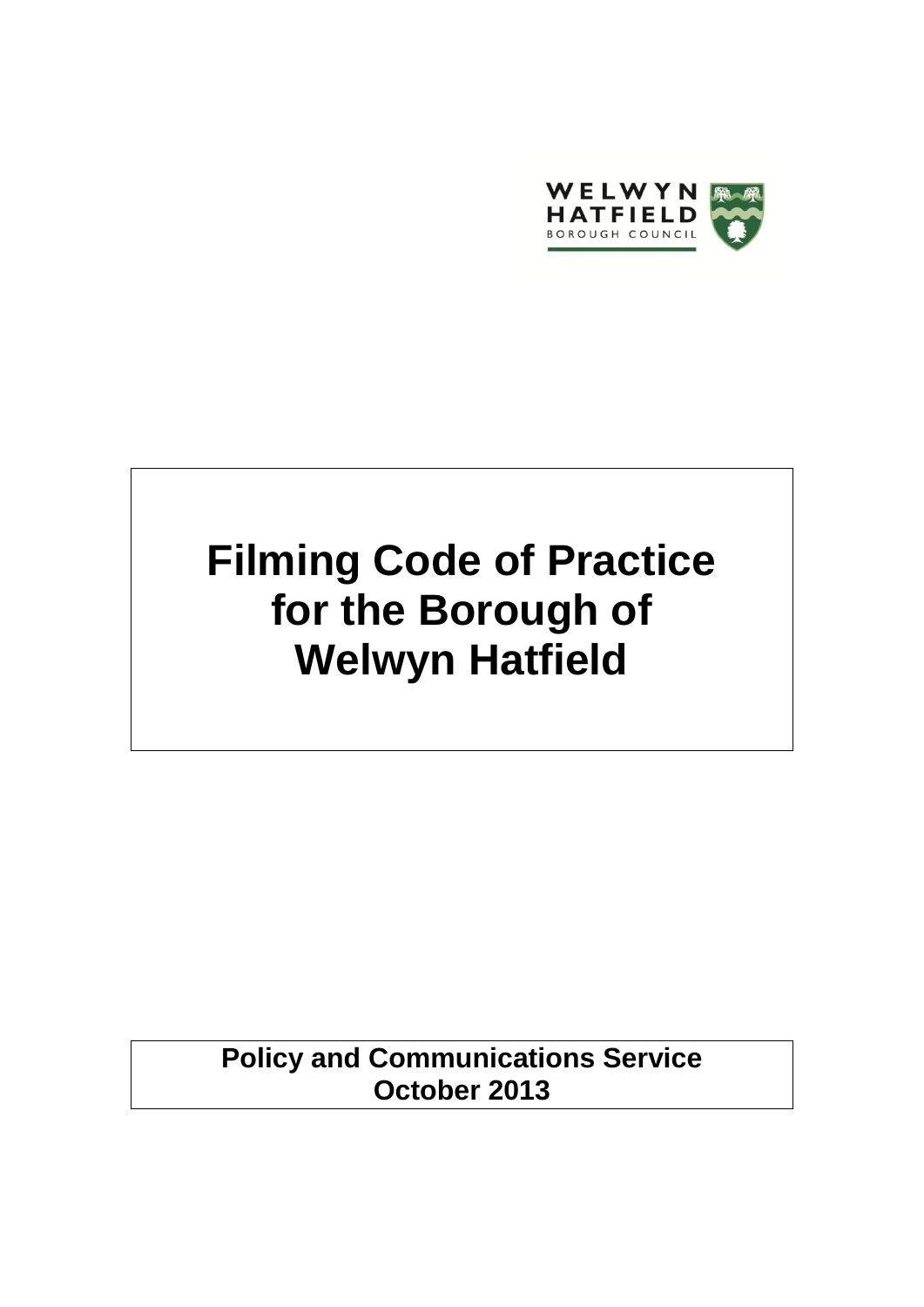# **1. Introduction**

We welcome filming in the borough of Welwyn Hatfield and recognise the benefits that filming can bring. We also recognise that we have to balance this with the needs of our residents and local businesses, and the use of our public resources. This means that sometimes we may not be able to accommodate all requests, but we will always tell you as soon as possible if this is the case.

For this reason, we view any filming undertaken in the borough as being the sole responsibility of the filmmaker. Before any filming in the borough takes place we encourage all prospective filmmakers to read this Code of Practice, and to submit an online Film Form giving all the relevant details about their proposal.

Our Film Form enables you to highlight your intentions and, if filming takes place on council-owned land, identifies any potential challenges to us. For example, any specific equipment you may wish to use which may cause a disturbance or require you to formally notify local residents. Similarly, if you are intending to film during the night or early morning, or have specific parking or other location requests, this should be clearly set out on the Film Form.

Filming activity in public areas of the borough should only take place after the council, relevant agencies and landowners have given their expressed permission. If you are not sure if land you wish to film on is publicly or privately owned, we can help to check this for you. If it is privately owned, you must seek the landowner's permission directly.

Filming requests are coordinated by the council's Communications team. They can be contacted on 01707 357282 or by email to [media@welhat.gov.uk](mailto:media@welhat.gov.uk) during normal office hours.

#### **2. Applications to Film**

Once you have completed our Film Form and submitted it to the council's Communications team, we will send it on to those local agencies who are collectively known as the Safety Advisory Team (SAT). They are:

- Hertfordshire Police
- Hertfordshire Fire and Rescue Service
- East of England Ambulance Service
- Hertfordshire Highways

The SAT offers advice for planning major events and filming. Following sight of the Film Form, they may raise any concerns regarding filming requests via the council's Communications team. (Following this, direct discussion with one or more of these agencies may be required of the film maker.)

Concerns may be raised for the following reasons:

- the subject matter of the filming is likely to cause public offence
- the impact of the filming in the community means there is a need to put contingency planning arrangements in place.

It will also be sent to our Public Health and Protection Service here at the council. They are the statutory health and safety authority for the borough. Separate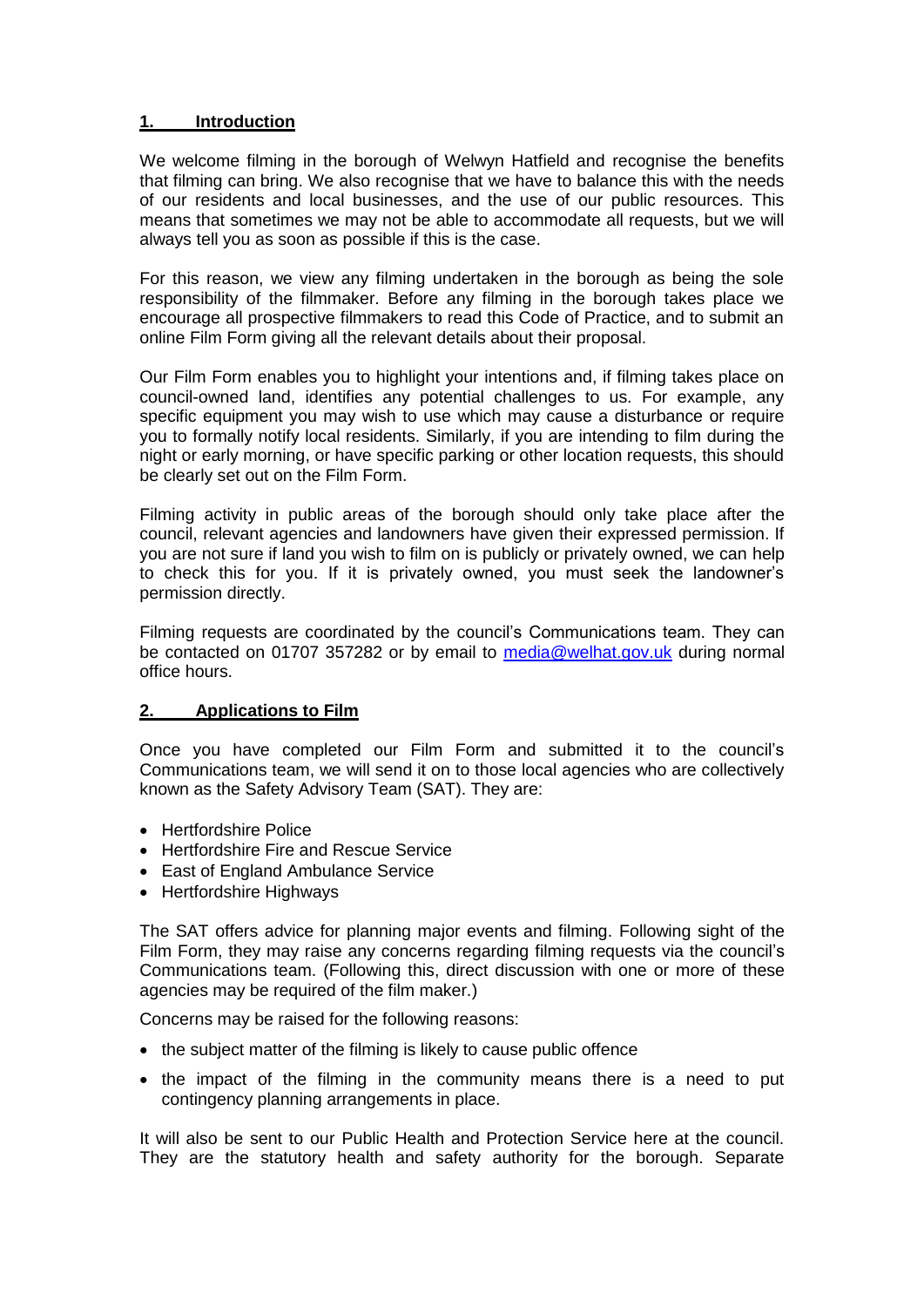permissions from these agencies may be needed, but you will receive advice on this following receipt of your completed Film Form.

## Large Scale Filming

Filming which takes more than one day to complete, involves more than five crew and uses equipment which could cause disruption to a number of people, requires more careful consideration before approval can be given if it takes place on our land.

Please make sure you allow for at least 8 weeks' notice for large scale productions that require parking suspensions in our town centres. Please also allow for at least 4 weeks' notice for parking suspensions outside of our town centres.

If the above is not needed then we will ask for at least 14 working days' notice for your application to be considered.

# Small Scale Filming

There are occasions in which a completed Film Form may not be required. These are where:

- Filming takes place in a public area which is not council-owned land.
- Filming is for a short period of time only (e.g. up to one day).
- Filming does not restrict pedestrian movement or obscure public highways.
- Filming uses no special effects (e.g. the use of fire, explosions, and large scale structures).
- Filming is not outside of social hours (e.g. after 10.00pm or before 8.00am).

In such instances you can submit relevant information in an email to [media@welhat.gov.uk.](mailto:media@welhat.gov.uk) A request for small scale filming will often receive an answer within 48 hours

# **3. Permissions to Film**

In considering the impact of filming activity, we have to take into account the nature and extent of the filming period, the impact on the local community, the use of public land and any other disruption. It may mean that the filming activities are restricted to particular days and / or times so that the impact is minimised.

We will liaise with the following services within the council as appropriate:

- Parking Services this team has responsibility for controlled parking areas, roads with waiting restrictions within the town centre and also council-owned car parks within the borough.
- Environmental Health Service will consider your request if you are filming for prolonged periods, outside of social hours or using loud stunts / equipment or extra lighting.
- Corporate Property Service will check whether the request to film is on council owned land or not. If it is they will get in touch with the Location Manager or designated point of contact for the filmmaker directly with a request to complete a Special Indemnity Form.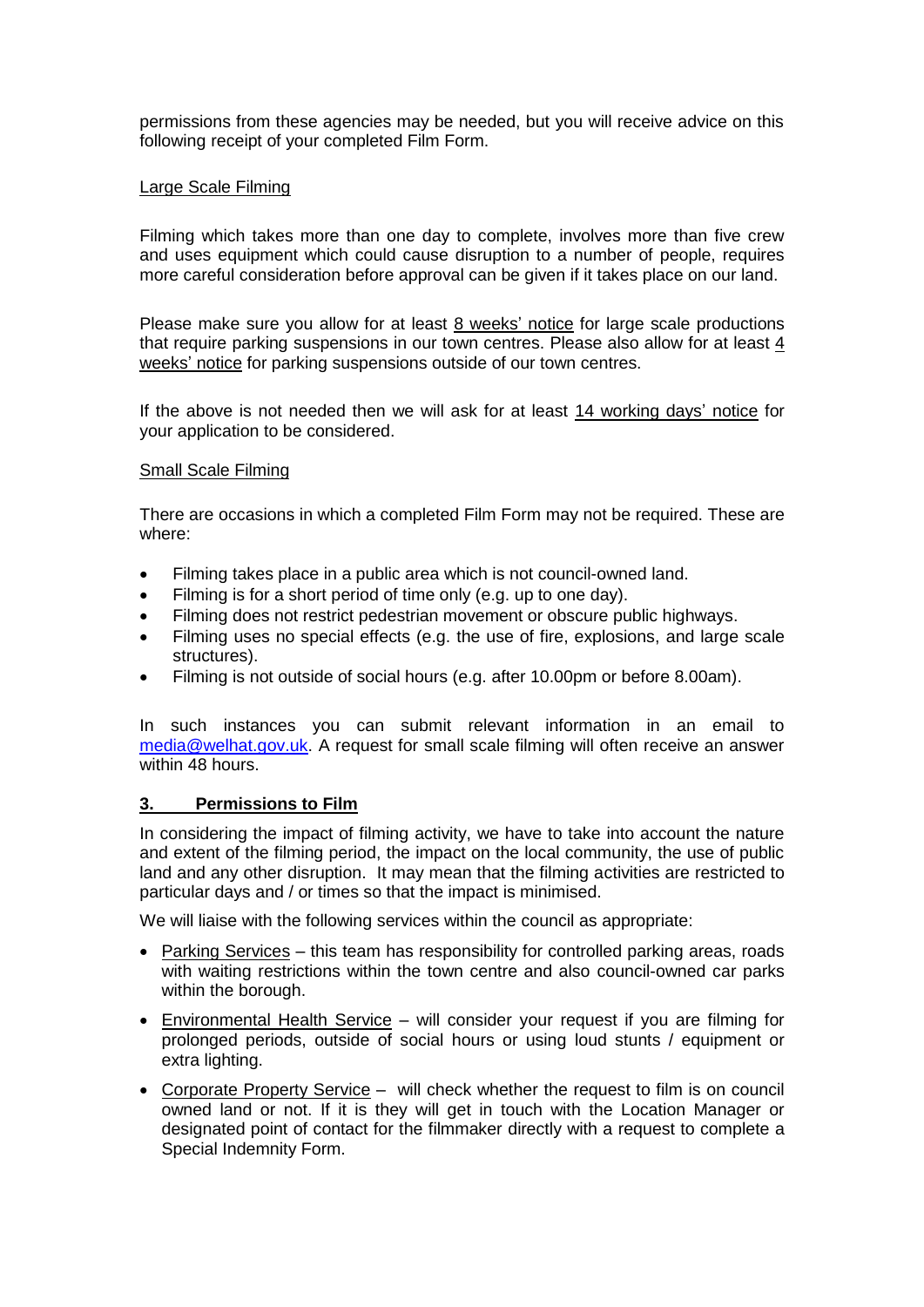- Town Centre Management Service is the liaison point for council-run events that are held in Hatfield and Welwyn Garden City town centres, so they need to know if any filming impacts on these areas.
- Environment Service which has responsibility for our public gardens and parks. Also if monuments, temporary structures or features are requested to be added, removed or changed in any way, then they need to be consulted.
- Landscape and Ecology Service which has responsibility for trees and woodland in the borough, so if you need to film in woods or 'dress' / change trees in any way they need to be consulted.

# Student Filming

This is defined as filming by groups or individuals through accredited schools, colleges and universities, and is directly linked to student academic studies. We understand that students usually have far less access to funding and other resources than other filmmakers do, and will be filming on a much smaller scale. With this in mind, we have agreed a simpler process that does not incur any fees or charges.

In telling us of your intention to film you should still fill in our online Film Form. This provides us with your basic details and lets us know of the scale of your filming requirements. Where there is a requirement to provide a contact name and details, please give one along with the name and contact number of your tutor. Alternatively, email us at [media@welhat.gov.uk.](mailto:media@welhat.gov.uk)

We will also send you a copy of our indemnity form for you to fill in, if filming on council-owned land. This covers us in the eventuality that there is any damage caused while filming. We will require a copy of your University or College's Public Liability Insurance and confirmation you have any landowner's permission to film if you are not using council-owned land.

It is the responsibility of your school, college or university to have in place health and safety measures that protect both students who are filming and those around them who are directly or indirectly affected. Please ask your tutor about this. We reserve the right to request sight of such plans if necessary.

The police are also required to be present during filming if your production includes any of the following. Please declare on your Film Form if:

- a character in the film is dressed as a Police officer;
- there is use of a real weapon or replica weapon in the film; or
- a simulated illegal act is being filmed

You will also need to tick any specific filming scenarios listed on the Film Form that apply to your production. The SAT will need to review this information and may raise concerns through the council's Communications team, which will be referred on to you.

Please be aware of public sensibilities when developing themes or scenarios for your shoot which may or are likely to cause offence (e.g. religious, violent, racial or gender prejudice themes).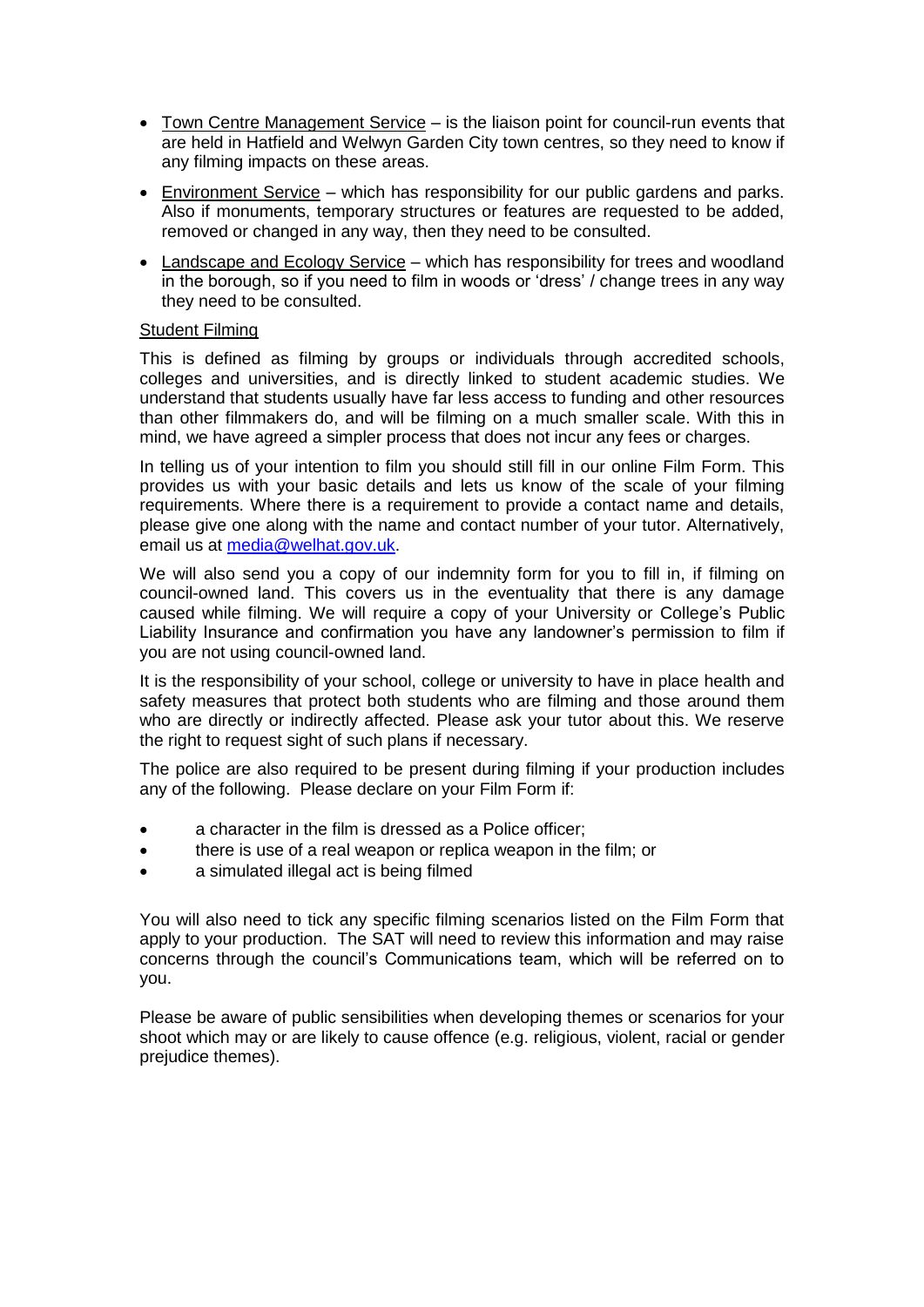# **4. Respect for Residents and Businesses**

Filmmakers must always pay due consideration to the sensitivities of the community in which they are filming. Residents should be treated with respect and courtesy at all times.

All residents and businesses affected by the intention to film should be notified at least a week in advance by letter to their home or place of business. All letters should first be seen and agreed with our Communications team. It is the filmmaker's responsibility to also seek permission from any other relevant landowner before filming takes place. We reserve the right to ask if such permission has been obtained, and to request evidence of this.

When sending a formal notification to residents, you should specify the hours of operation and, if possible, provide a named contact and telephone number for any queries or complaints relating to the proposed filming. You should ensure that any artificial lighting on site and within its perimeter should be orientated so that it does not cause intrusion to any adjacent residential property, unless you have the expressed permission of the occupier.

Noise levels should be kept to a minimum, especially during unsociable hours of filming (in this case 10.00pm-8.00am). If the filming activity is going to be inherently noisy over this period, then this information should also be provided to all affected residents in advance.

Generators, and all proposals for their use, should be included on the Film Form. Ideally they should be located away from all residential areas. Temporary structures and barriers to mitigate generator noise should be considered if filming is due to take place at night.

Your Film Form should also include all information relating to any possible obstruction to public footpaths, pavements, roads or bridges. This will enable us to notify the relevant agency at the earliest opportunity. If access to public footpaths needs to be blocked, an alternative safe route must be provided and supervised for pedestrians. This must be agreed with Hertfordshire Highways in advance.

If you think your filming activity could be a distraction to drivers, or have an impact on traffic flow or result in an obstruction, you must let us know and comply with any requests from the Police and Hertfordshire Highways.

Filmmakers must limit their filming activities to the areas where they have been given permission. No trespassing on private land or designated 'out of bounds' areas should take place. No smoking areas must be observed and complied with, and all cigarettes and other tobacco should be stubbed out in ashtrays and disposed of properly.

# **5. Taking Care on Location**

Preserving the surroundings in which you are filming is the responsibility of the filmmaker. Similarly care must be taken to protect furniture and flooring on councilowned properties.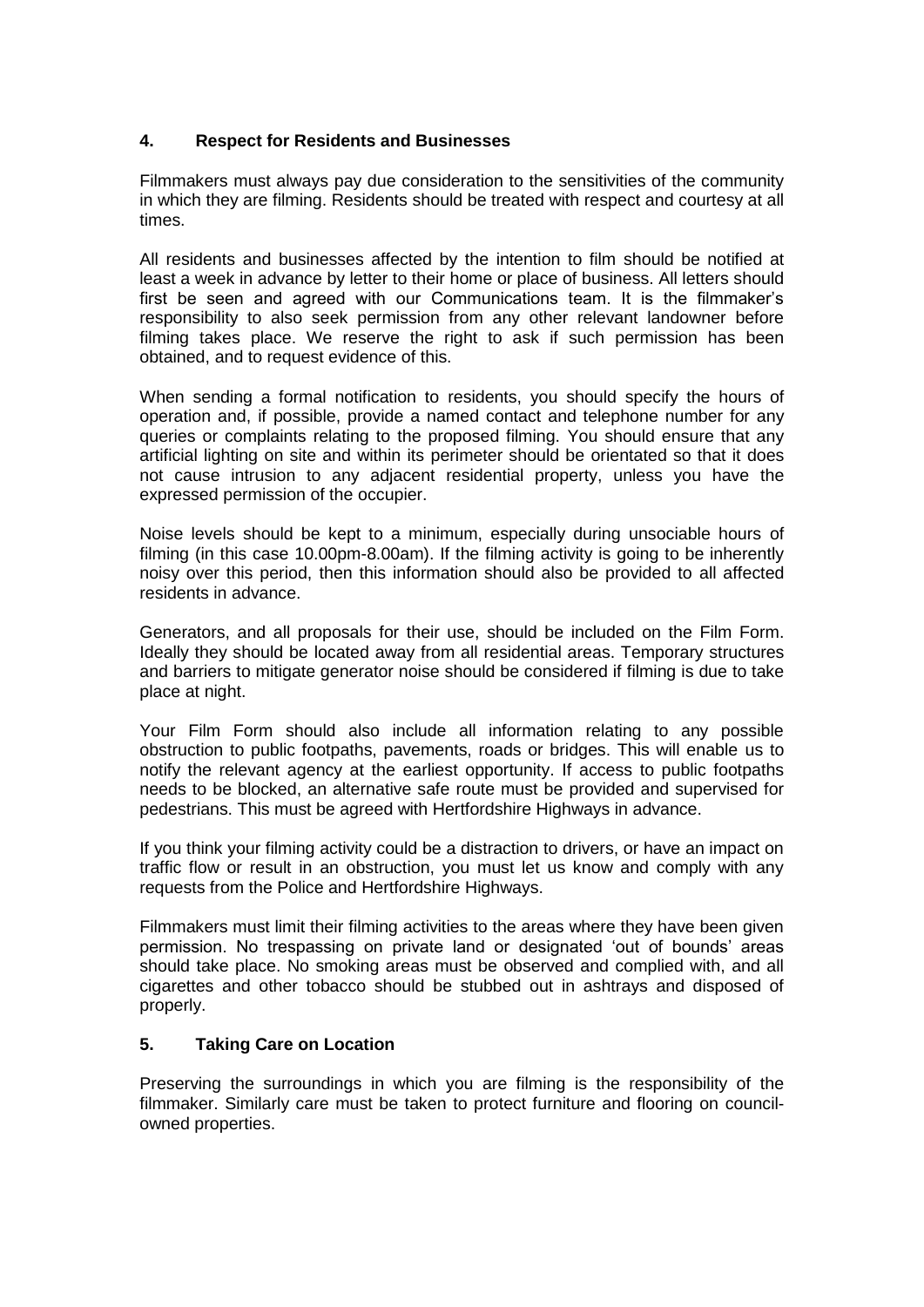If you have a requirement to remove anything temporarily, whether it is street furniture or other assets, permission should be sought from the land owner or the council (if on council-owned land) before it is moved. All items should be put back as they were originally found and in the same condition.

The filmmaker is responsible for, and should rectify any damage, to the property or area in which filming takes place and notify all parties concerned at the earliest opportunity.

All rubbish and other equipment should be removed and disposed of responsibly unless otherwise agreed with the council or the relevant landowner.

#### Production Vehicles

Production vehicles must only be parked where agreed and at pre-arranged times. The engine should be switched off as soon as possible after the vehicle has been parked. Vehicles should not obstruct public highways or entrances to nearby homes or business premises unless prior permission has been given.

If production vehicles need to be in the vicinity of the shoot (i.e. to provide specific lighting / power) then we must receive at least one week's notice of the intended location.

#### Health and Safety

It is the responsibility of the filmmaker to ensure that all persons involved in filming comply with current health and safety legislation, and that any third parties are not unduly put at risk. If requested, the filmmaker must supply a copy of their health and safety policy / statement and / or other risk assessments related to their proposed filming, either via email or as a hard copy.

Management of crowds and the public during the set up, filming and dismantling of any equipment is the responsibility of the filmmaker, which includes ensuring third parties are not put at risk. Please ensure this is included in the Film Form if applicable.

#### **Safeguarding**

It is the filmmaker's responsibility to ensure there are robust measures in place to safeguard children and vulnerable adults who are affected by, or connected to, the proposed filming.

#### Public Liability Insurance

We will require, at the earliest possible time, a copy of an appropriate Public Liability Insurance Certificate from the filmmaker if filming is due to take place on councilowned land. This insurance should ideally be for a minimum cover level of £5 million.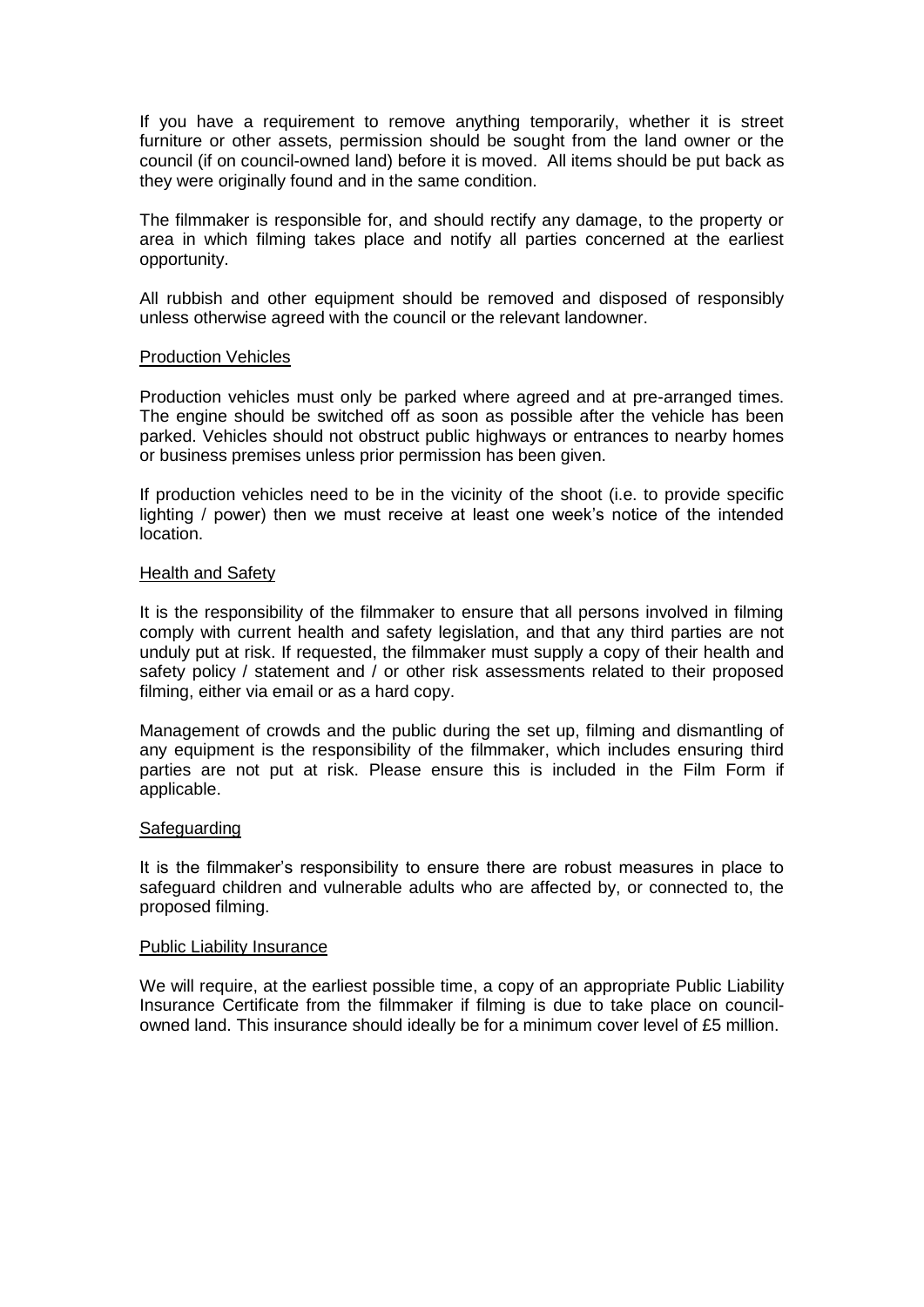# **6. Fees and Charges**

We reserve the right to set and apply a scale of fees and charges for activities relating to filming in the borough. Wherever possible, these are limited to covering our costs in making arrangements to enable filming to take place.

These are the current fees and charges related to our services and these will be reviewed and, if necessary, updated on an annual basis every April.

#### Parking Services

We manage all parking restrictions, pay and display bays, residents' parking bays and council-owned car parks within the borough. If there are no restrictions in force, but the parking could cause an obstruction, then Hertfordshire Highways and Hertfordshire Police should be contacted.

Our charges depend on what is being requested:

Parking dispensation (e.g. to park on single and double yellow lines or to use designated permit areas) is £15.00 per vehicle per week. The standard charge for the time spent on administering parking suspensions is £50.00 per hour.

The cost of producing and erecting signage warning of upcoming parking suspensions is £60.00 per sign. Please note we will require eight weeks notice of your intention to do this.

Campus East Lower Car Park – there is a standard charge of £4.50 per space per day (00.00 -23.59 hours, or part thereof).

Top levels of the Hunter's Bridge Car Park – there is a standard charge of £5.00 per space per day (as above).

Osborn Way Car Park – there is a standard charge of £5.00 per space per day (as above).

In the event of a block booking for crew vehicles or base units in a council-owned car park, the fee for the administration needed to add these to the exemption list is £500.00.

Other physical parking suspensions, and any consultation need to accommodate filming, will be considered on a case by case basis and quoted upon receipt of all requirements.

#### Council Services

Landscape and Ecology Service - the standard charge for Officer time is £50.00 per hour (plus any essential expenses where necessary).

Corporate Property Service - the standard charge for Officer time is £50.00 per hour (plus any essential expenses where necessary).

Communications team - the standard charge for Officer time is £50.00 per hour (plus any essential expenses where necessary).

Town Centre Management Service - the standard charge for Officer time is £50.00 per hour (plus any essential expenses where necessary).

Other services - the standard charge for Officer time is £50.00 per hour (plus any essential expenses where necessary).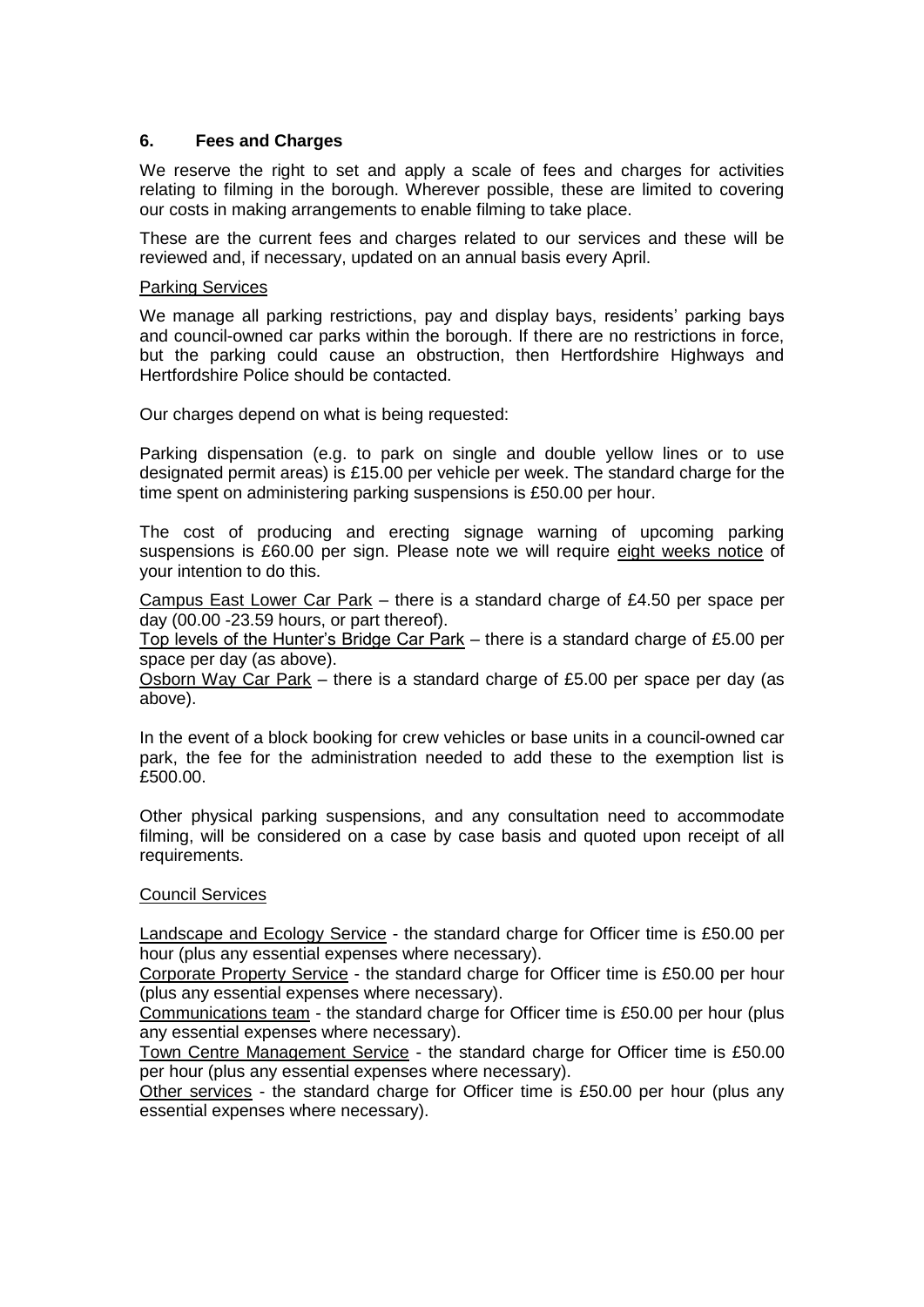# **7. A to Z Guide**

We recognise that most filmmakers act in a responsible and professional manner. We expect them to take their surroundings into consideration, not to obstruct others from carrying out their business and not to cause a disturbance or safety hazard.

This A-Z Guide for the Borough of Welwyn Hatfield serves as a check list for everyone involved in filming in the borough. This is based on a general guide produced by Creative England for use by public bodies when considering filming requests.

# **Animals**

If filming with animals, the filmmaker must refer to RSPCA Guidelines for the Use of Animals in the Audio-Visual Industry. Full information on this can be found at: http://performinganimals.rspca.org.uk/home

# **Buildings**

Filming or photographing the exterior of a building must not infringe its copyright. The filmmaker will not usually require permission to film a building's exterior and the building's owners are not usually entitled to charge a fee. However if there are intellectual rights to consider, such as company logos, then the filmmaker will require permission from the respective organisation.

# **Cables**

All cables on a film location must be made safe as they are laid, and not at some later time. Cables must be laid in the gutter along the highway or in the junction between a wall and the footway. Cables on steps must be securely taped down to avoid the risk of tripping.

Wherever possible, cables should be flown at a minimum 17' (5.2m) above a public carriageway and 8'6" (2.6m) above footways. We will, wherever possible, seek to make generator parking available which avoids the need to cable across the highway. If there is a need to lay cabling across a footway there may be times when it will be sufficient to lay cables at right angles under a taped rubber mat. This matting should be a minimum of one metre wide and visible to the public by proper lighting, cones or high-visibility hazard tape.

Rubber matting should be regarded as essential safety equipment and carried as a matter of course. On quieter roads it may be permissible to lay cables using proper cable ramps. If so then appropriate signage must be used for this.

#### **Catering**

The filmmaker should ensure that all dirty water and food waste is removed from location at the end of each day's filming. Wherever possible the production should make use of film friendly catering materials.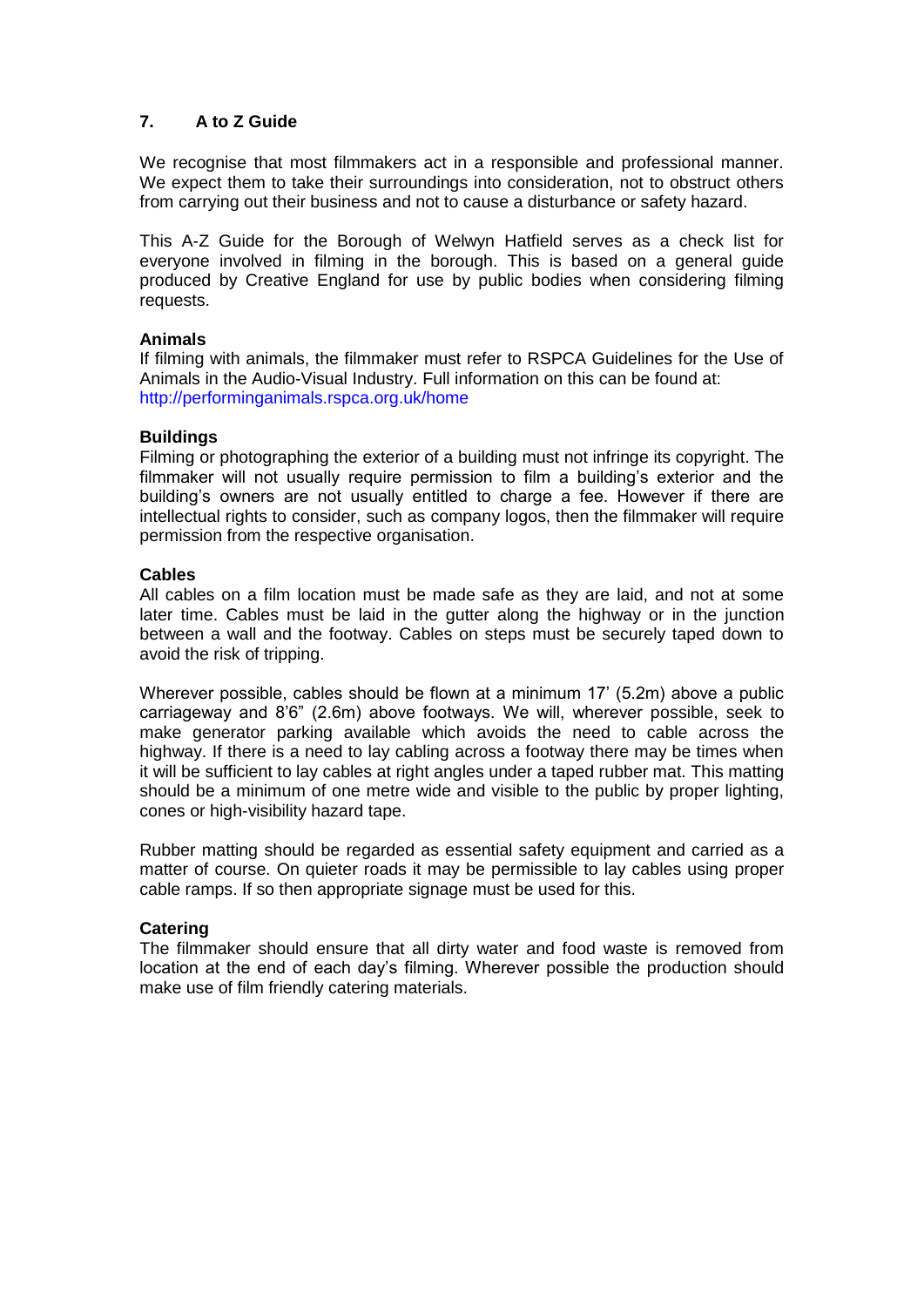# **Children**

Under current UK law the school leaving age is 16 years old. The hours that a child is permitted to work will depend upon their age. Child performers under school leaving age will normally require a Child Performance Licence, which is issued by the Education Welfare Service. In Hertfordshire this is administered by the County 's Schools Service.

Where the child is not from the UK they will still remain subject to UK requirements. More information on child performer licensing is available from [www.NNCEE.org.uk.](http://www.nncee.org.uk/)

## **Cherry Pickers / Camera Cranes / Jibs**

If such equipment is being used as part of location filming it may be necessary for Hertfordshire County Council's Highways team to carry out a highway inspection both before and after use. All camera cranes, jib arms and cherry pickers must be tested, with proof of documentation, and be operated by certified qualified technicians during location shooting.

The filmmaker can consult codes and guidance from recognised bodies such as ASPEC's 'Guidance in the Provision and Safe Operation of Cranes', and carry out a risk assessment where using such equipment. Any rigging and de-rigging must be undertaken with respect for local residents, and in accordance with the statutory obligations governing noise levels.

# **Council Property**

When filming on council-owned land or property the filmmaker will need permission from Welwyn Hatfield Borough Council.

## **Employment**

All filmmakers must adhere to the current UK legislation that informs and guides the employment of workers. The filmmaker must observe their legal responsibilities and obligations with regard to the National Minimum Wage and the Working Time Regulations. Further detailed information on these can be found here: [https://www.gov.uk/browse/working.](https://www.gov.uk/browse/working)

For more information on rights at work, rates of pay and so forth, this can be found at [www.bectu.org.uk.](http://www.bectu.org.uk/) If the filmmaker is using any foreign nationals as part of either its cast or crew, information and guidance can be found at [http://www.ukba.homeoffice.gov.uk/.](http://www.ukba.homeoffice.gov.uk/)

#### **Firearms, Weapons & Representation of Criminal Activity**

The use of firearms of any kind, including replicas, must be discussed in advance with the Police, the council and the appropriate Emergency Service. If a live firing weapon is being used, the filmmaker must have a licence holder for that weapon present, or a registered firearms dealer (RFD) or servant of the RFD. Where the weapon is blank, it is still recommended to have the above present.

#### **Health and Safety**

The filmmaker must abide by all current Health and Safety legislation which can be found on the HSE website: [www.open.gov.uk/hse/entertainment.](http://www.open.gov.uk/hse/entertainment)

#### **Highways & Traffic Management**

When filming on the public highway and footpaths it may be possible to hold traffic in specific areas. However, advice will need to be sought from Hertfordshire Highways and the Police to determine your requirements. Where traffic management is required a qualified traffic management company should be used.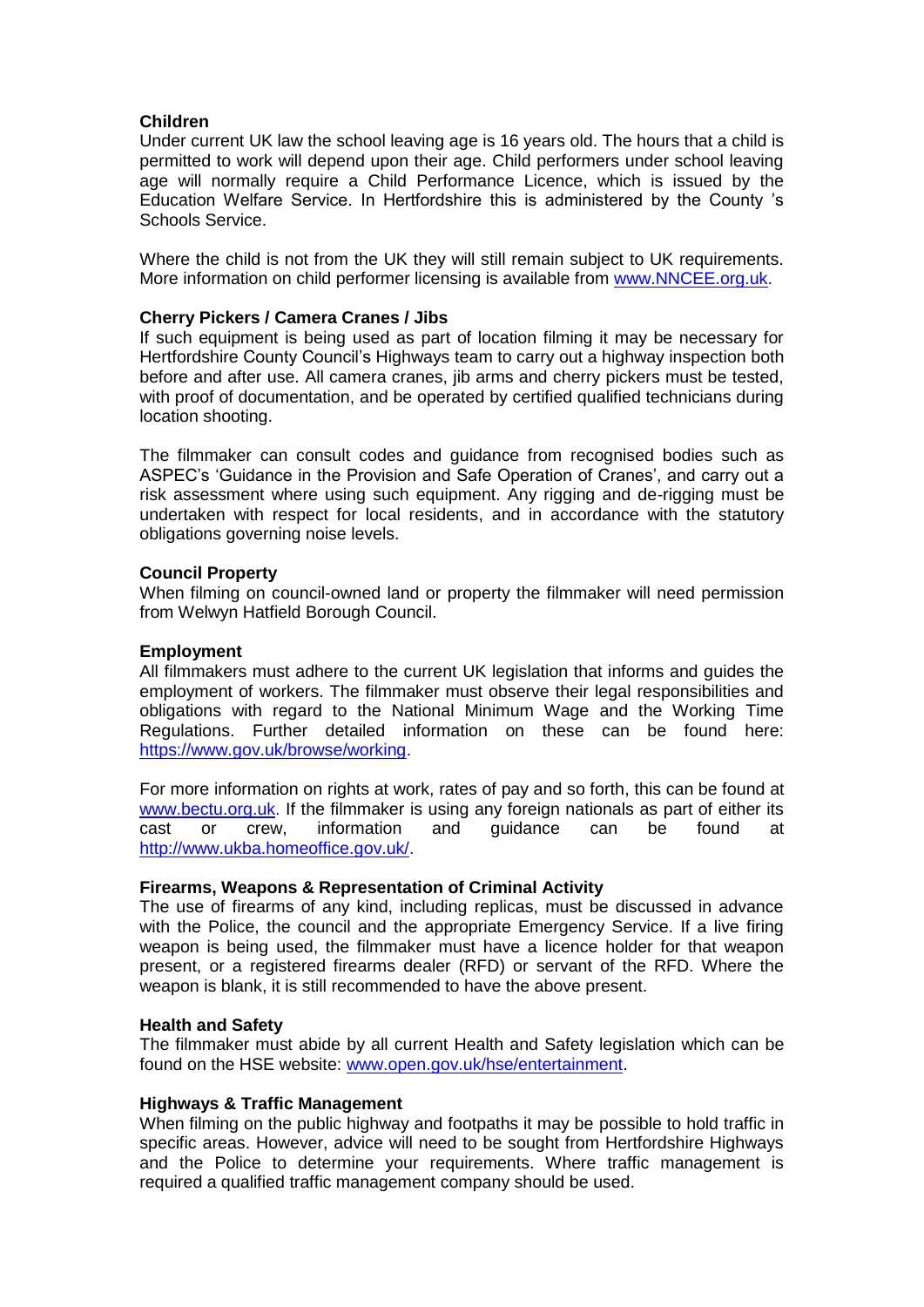# **High Visibility Clothing**

All location crew working on roads and highways must wear high-visibility clothing to standard EN471. This is an essential safety requirement under the New Roads and Street Works Act and it is an offence not to comply with this.

#### **Historic Buildings and Conservation Areas**

Special attention and care must be taken when filming in historic buildings, heritage sites or conservation areas. Access by the general public may be a requirement by law. Filmmakers may be required to increase the indemnity on their Public Liability Insurance.

The use of props, lights, and any tracking in historic properties must be assessed by the custodian and, where relevant, a chemical or a heat analysis must be provided. Filming in Areas of Outstanding Natural Beauty (AONB) and Sites of Special Scientific Interest (SSSI) also have restricted use and will require an assessment first.

# **Litter Removal**

All litter must be removed immediately at the end of filming and the location returned to the same condition in which it was found. The removal of litter can be organised through the council at a fee. Any waste should be recycled wherever possible.

# **Low Loaders / Tracking Vehicles / A-Frames**

When filming from a moving vehicle on a public road or highway, permission must be sought from the Highways Agency and/or Hertfordshire Highways.

# **Parking Cones**

Please note that parking cones have no legal force to secure parking and their use must be agreed with us as the local authority for Welwyn Hatfield.

#### **Police Assistance**

Police assistance can be provided if the relevant criterion is met. This may also attract a charge under the provisions of 'Special Police Services'. Assistance could be necessary depending upon the filmmaker's requirements. Advice can be given by the Police once details of the shoot are confirmed.

#### **Public Liability Insurance**

The filmmaker must be able to provide a copy of their Public Liability Insurance to the council for all location filming, and agree to indemnify the location owner against any claims arising as a direct result of filming.

#### **Residents, the Public and Businesses**

When filming on location, the filmmaker must be respectful and considerate at all times by consulting with the local residents, public and businesses that may be affected by their filming prior to, and during, their shoot.

#### **Risk Assessments**

Risk Assessments are required depending on the type and nature of filming. Guidance on writing risk assessments for filmmaking is available at [www.hse.gov.uk/entertainment.](http://www.hse.gov.uk/entertainment)